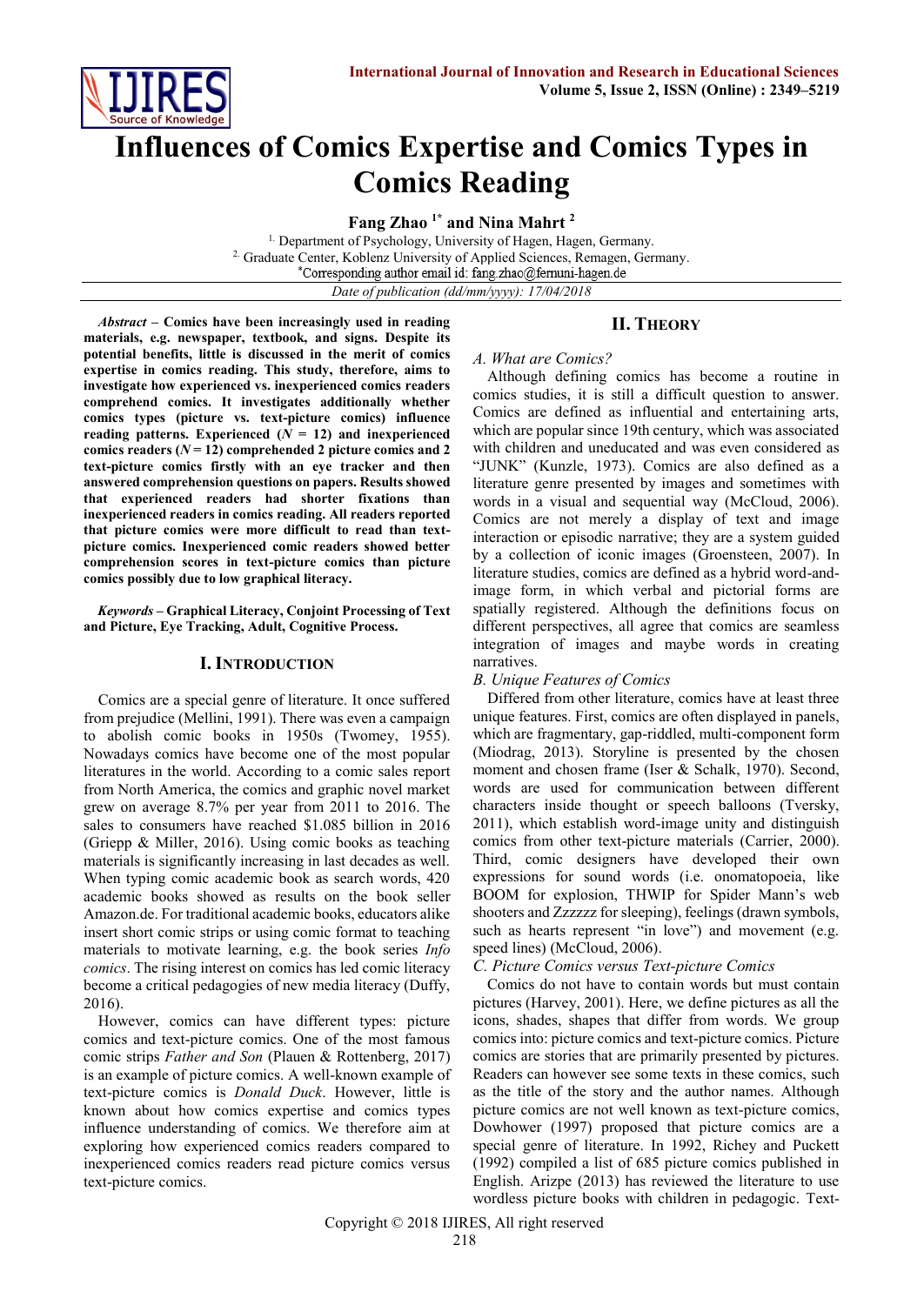

picture comics are those using juxtaposed words and images to convey narration. Here texts are mainly displayed as conversations in speech balloons. They manifest character's speech, reflection, thought, etc.

As comics are an integration of pictures and sometimes words in a sequential order, the cognitive processes of text, picture and text-picture integration can help us to understand how people read comics.

## *D. Text Processing*

Text processing is a more constrained processing than picture processing. Readers are expected to read texts word by word and line by line. The degree of freedom during text processing is relatively low. Van Dijk and Kintsch (1983) proposed text-based model, propositional representations and situational model during text reading. Although some information has to be inferred by the reader (McNamara, 2007), the content of texts is more clearly defined than the content of pictures. Texts are prior to pictures in conceptual guidance for the construction of a mental model. However, the linear structure of texts makes the search for information more difficult because the search path for specific information is relatively long.

## *E. Picture Processing*

Picture processing includes organizing perceptual scenes into meaningful symbols under Gestalt laws (Todorovic, 2008). This process is less constrained than picture processing in terms of non-linear information presentation in pictures. Although pictures can convey sequential information, they do not have pre-defined order of information processing (Massironi, 2002). Therefore, pictures provide relatively low degree of conceptual guidance but the information search is easier than texts because pictures provide more flexible access to specific information (Schnotz & Wagner, in press).

#### *F. Comics Processing*

Until now, comics processing is still an undeveloped area. Neil Cohn (2013, 2014a, 2014b) finds that the drawings and the sequential pictures are structured the same as language. Comics are written in a visual language of sequential pictures that integrates text. Like spoken and written texts, he proposes "narrative grammar" that organizes sequential pictures in hierarchic constituents. Visual narratives use a lexicon of systematic patterns stored in memory, strategies for combining these patterns into meaningful units and a hierarchic grammar structure, which governs the sequential pictures into coherent meaning. The panel frame makes the search for information easier compared to text because one panel represents a part of the story. If readers need to search for the detail or conversation, they can spatially choose where to look at first. Although European or American readers read comics often in Z-path, they have relatively high degree of freedom in reading a single panel. They can either first read the speech balloon or the character or the background. The comprehension of comics also involves the interaction of multiple modes, namely the distinctive textual channel and pictorial channel (Mayer, 2005; Schnotz, 2014; Zhao, Schnotz, Wagner, & Gaschler, 2014). *G. Experienced versus Inexperienced Readers*

Graphical literacy (Duesbery, Werblow, & Yovanoff, 2011) is the ability to understand information presented graphically, including general knowledge about how to extract information and make inferences from different graphical formats to meaningful concepts. Studies on learning with text and pictures show that experienced readers are more competent in conjoint processing of text and pictures and they have better graphical literacy than inexperienced readers (Hochpöchler et al., 2013; Schnotz & Wagner, 2018). Additionally, experienced readers are more strategic than inexperienced readers in aggregating text processing and moment-by-moment processing (Seipel, Carlson, & Clinton, 2017).

## *H. Questions and Hypotheses*

1) How does comics expertise influence comics reading? Prediction a. Due to the training in comics reading, experienced comic readers should need less reading time and should have less difficulty in comprehending comics than inexperienced readers.

2) How do readers comprehend picture-comics compared to text-picture comics?

Prediction b. Picture-comics should be more difficult than text-picture comics for readers to understand due to lack of global coherence guidance from text.

## **III. METHOD**

#### *A. Participants*

Twenty-four students and staffs at University of Koblenz-Landau in Germany participated in our experiment. Among them, 79.2% were between 21 - 30 years old, 12.5% were 31 - 40 and 8.3% were 41 - 50. We allocated them into two groups based on three questions in a questionnaire. First, how often do you read comic strips (e.g. can be a picture or a page)? Five scales were daily; once a week; once a month; several times per year; never. Second, regarding long comics, how many comics have you read in the last 3 years?  $1 =$  less than 10;  $2 = 10 - 20$ ;  $3 = 21 -$ 30;  $4 = 31-40$ ;  $5 =$  more than 40. Third, regarding long comics, how many comics have you read in your childhood? 1= less than 10; 2 = 10- 20; 3= 21-30; 4 = 31-40; 5 = more than 40.

Twelve participants (7 females) were considered as experienced readers, as they read long comic strips at least once a month. They have additionally read at least 10-20 long comic strips in the last 3 years. They have read more than 31 long comic strips as a child. Twelve participants were considered as inexperienced readers (9 females). They read comic strips now either several times per year or never. They read less than 30 long comic strips in the past 3 years. They have read also less than 30 comic strips in their childhood.

## *B. Experimental Materials*

We selected 4 short comics. The 2 comics that contained words were in German, participants' native language (See Fig. 1). All the comics were not well-known to avoid the influence of prior knowledge. The materials were presented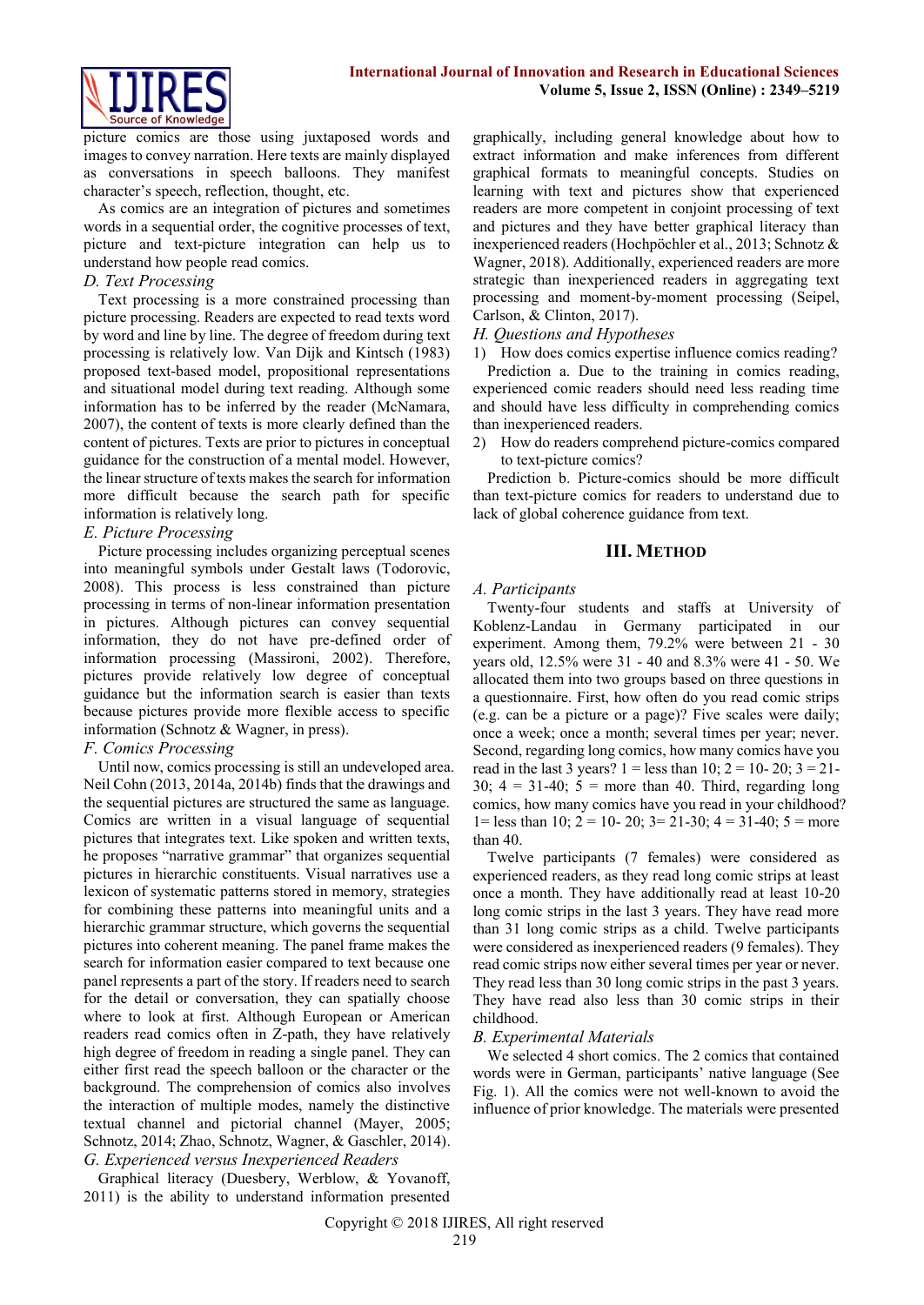



Panel 1 (a) One way to the moon



(b) The casualty



Panel (c) I should not eat so much

Fig. 1. One page of the four comic stories as an example<sup>1</sup>. Panel (a) One way to the moon (picture comics): containing 6 words; 24 panels; 6 pages. Panel (b) The casualty (picture comics): 3 words; 20 panels; 6 pages. Panel (c) I should not eat so much (text-picture comics): 77 words; 27 panels; 3 pages. Panel (d) Half full (text-picture comics): 399 words; 34 panels; 8 pages.

In black and white to eliminate the function of colour in highlighting elements (McCloud, 1994). In order to answer the comprehension question correctly, participants needed to understand the story of comics globally and in detail. Two picture comics presented the most information with ONLY pictures (see Fig. 1). Two text-picture comics presented the information with text and pictures. The comics were from 3 to 8 pages long.

#### *C. Procedure*

We conducted the experiment (each taking about 20 min) individually in a lab environment under the participants' permission. The experiment included three parts: (a) questionnaire, (b) reading comics with eye tracker and (c) comprehension test. The personal information is mainly about the personal experiences of comics (see Section Participant).

-<sup>1</sup> The permission to use Fig. 1 has been granted by copyright owners Ulf Keyenburg (Panel a), W. Eisner (Panel b), M. Witzel (Panel c) and Kerry Callen (Panel d).

A Tobii T60 XL eye tracker was used to record participants' eye movements at a frequency of 60 Hz. Although the preciseness of the data is arguable, the system can compensate for head movements and thus provides relatively a comfortable testing situation. All the comics were displayed on a 24-inch monitor at a resolution of 1920  $\times$  1200 pixels. All the participants seated at 60-70 cm distance from the monitor. A 9-point calibration was conducted before participants read the comics. Once the calibration was successful, the experiment would start.



Panel a: Picture comics Panel b: Text-picture comics

Fig. 2. Panel a shows an example of Balloon AOI (dark grey) and Rest AOI (light grey) in picture comics. Panel b depicts the corresponding AOIs in text-picture comics.

The experiment included a warm-up phase and a main test. The aim of the warm-up phase was to ensure that the participants were familiar with the eye-tracking system and with using keyboards for turning pages. Participants could read as long as necessary on each page. They used space to turn to the next page but they could not go back to the former page. After reading, they were thanked and awarded some sweets. Finally, two out of all the participants were awarded with  $\epsilon$  25 comic book voucher.

## *D. Eye-tracking Method*

To examine the cognitive processing during reading, we adopted eye tracking method. Referring to eye-mind hypothesis and immediacy hypothesis (Just & Carpenter, 1980), the information can be immediately processed in the brain after the eye perceives the information. By providing the reading duration (how long), eye tracking method suggests the cognitive processes during reading.

## *E. Scoring*

The AOIs (Areas of Interest) were drawn manually using Tobii Studio software. For picture comics, we drew the balloon AOI and the rest AOI (see panel a in Fig. 2). For text-picture comics, each panel was considered as a Panel AOI, which contained the picture AOI and the text AOI (see panel b in Fig. 2). Later in the comprehension test, participants obtained one point when they answered a question correctly. They could obtain a maximum score of 8 points and a minimum score of 0 point.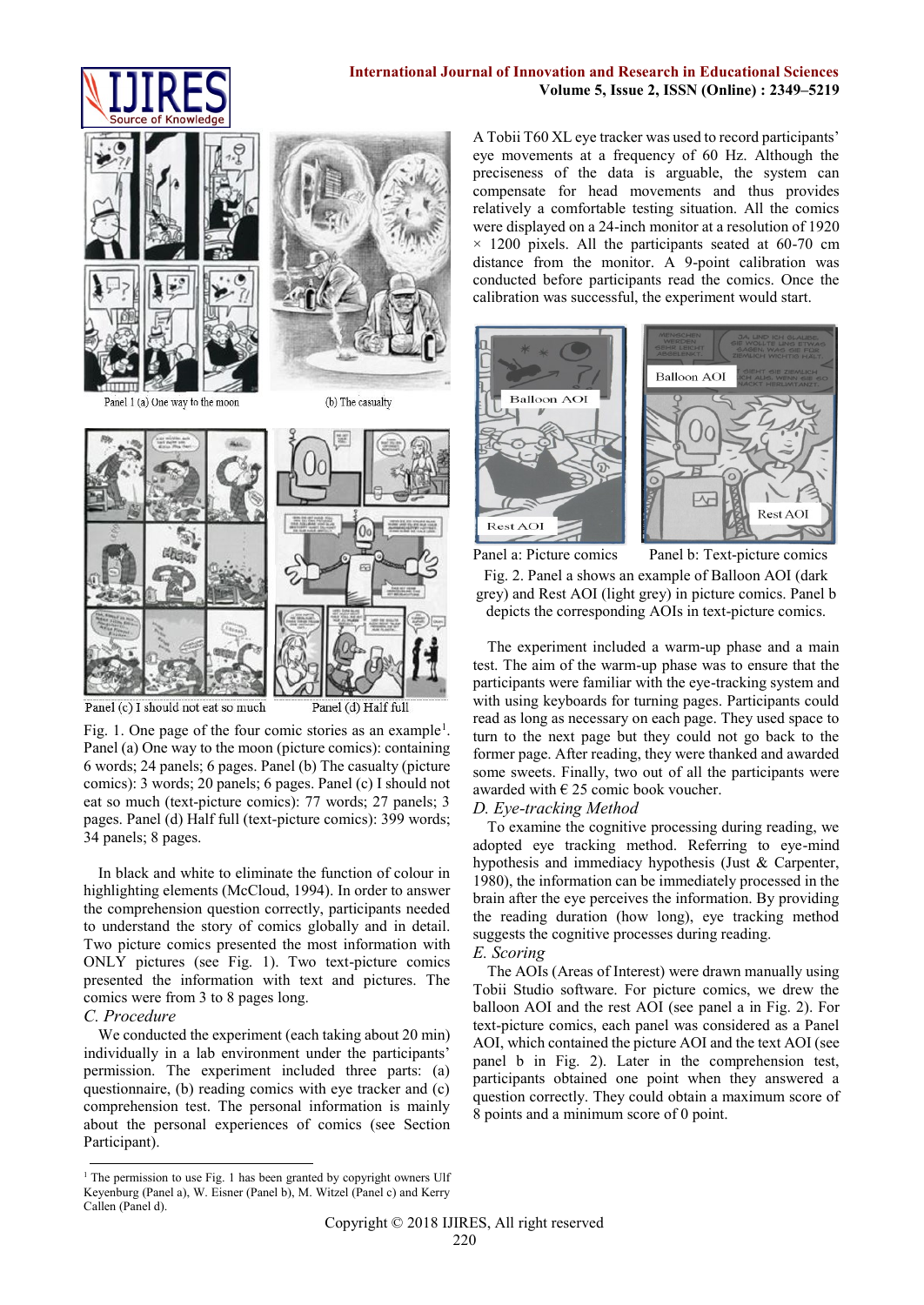

#### **IV. RESULTS**

#### *A. Questionnaire*

Before reading the materials, participants were asked about the difficulty of comics reading by using 1-5 to represent from very easy to very difficult. No difference was shown between experienced readers  $(M = 2.17, SD =$ 0.94) and inexperienced readers  $(M = 2.25, SD = 0.75)$ , p = .85 (two-sided paired t-test).

We also asked each participant to list the 3 reasons to read comics. Interestingly, experienced comic readers pointed out more attractive perspectives in comics reading than inexperienced readers (see Fig. 3). We separately calculated the frequency of the appeared perspectives in top 1 topic, top 2 topic and top 3 topic among all participants. For instance, the top 1 attractive topics for experienced readers were 33.3% humor, 25.0% fantasy, 25.0% story and 16.7% sketches. 33.3% humor referred to 33.3% of twelve experienced readers reported humor as top 1 attractive topic. The answer from the inexperienced group was rather homogeneous (100% humor). It applied also to top 2 and top 3 attractive topics that experienced readers reported more attractive perspectives than inexperienced readers.



Fig. 3. Questionnaire. The percentage of topics on the top 3 attractive topics when read comics from inexperienced (Inexp.) and experienced (Exp.) comic readers.

#### *B. Eye Movements*

The eye movements also distinguished experienced comic readers and inexperienced readers. Fig. 3 gave us a general overview of the allocation of attention in all the four comics. Experienced readers  $(M = 22.05 \text{ sec}, SD = 14.67)$ sec) had significantly shorter fixation on ALL comic materials than inexperienced readers  $(M = 36.77 \text{ sec}, SD =$ 13.55 sec),  $t(22) = -2.55$ ,  $p = .02$ ,  $d = 1.09$ .

As mentioned in 3.1 Participants, we separated participants into experienced comic reader group and inexperienced comic reader group. In order to test whether reading patterns are similar although comics readers are different, we submitted the accumulated fixation data into a three-factorial  $2 \times (4 \times 2)$  ANOVA including 2 reader type (experienced vs. inexperienced) as between-subject factor, 4 story (2 picture vs. 2 text-picture comics), 2 attention allocation (balloon vs. rest) as within-subject factors (see Fig. 4). A main effect of *reader type*, *F*(1, 22) = 6.52, *p* = .02,  $p<sup>2</sup> = .228$ , indicated that experienced comics readers ( $M =$ 



Fig. 4. Accumulated fixation in seconds between experienced readers and inexperienced readers for all the four comics. Moon refers to one way to the moon. Casualty is the casualty. Regret is I should not eat so much. Half is Half full. Balloon refers to the dialogue balloon in picture comics. Rest refers to the rest areas without dialogue balloon. Text refers to the textual information in the dialogue balloon. Picture refers to the rest areas without textual information. Error bars refer to the between-subject standard error of the mean.

22.05 sec,  $SD = 14.67$  sec) needed much less time to read than inexperienced comics readers  $(M = 36.77 \text{ sec}, SD =$ 13.55 sec). A main effect of *story*, *F*(1.51, 33.24) = 90.40,  $p \sim .001$ ,  $\eta_p^2 = .804$  Greenhouse-Geisser corrected, suggested different reading time for different stories. No effect of attention allocation was found,  $F < 1$ . The interaction of *reader type* and *story*,  $F(1.51, 33.24) = 4.04$ ,  $p = .037$ ,  $\eta_p^2 = .16$ , indicating that experienced readers had larger difference in reading time on text-picture comics and picture comics than inexperienced readers. A threedimensional interaction of *reader type*, *story* and *attention allocation* was found,  $F(1, 22) = 7.45$ ,  $p = .01$ ,  $\eta_p^2 = .253$ . As Table 1 illustrated, experienced readers showed different effect of comics type, attention allocation than inexperienced readers. No other effect was found.

Table 1. Means and standard deviations of accumulated fixation (sec) for balloon vs. rest areas of interest for experienced and inexperienced readers in reading picture comics and text-picture comics.

| connes and text-picture connes. |               |               |
|---------------------------------|---------------|---------------|
| Variables                       | Experienced   | Inexperienced |
|                                 | M(SD)         | M(SD)         |
| <b>Balloon</b>                  |               |               |
| Picture comics                  | 10.13(7.17)   | 16.67(6.45)   |
| Text-picture comics             | 31.05 (21.32) | 53.30 (13.96) |
| On average                      | 20.59 (13.83) | 34.99 (9.90)  |
| <b>Rest</b>                     |               |               |
| Picture comics                  | 21.65 (15.84) | 36.80 (16.77) |
| Text-picture comics             | 25.38 (17.63) | 40.31 (20.80) |
| On average                      | 23.51 (16.49) | 38.55 (18.44) |

#### *C. Comprehension Test*

After reading the 2 picture comics and 2 text-picture comics with an eye tracker, participants had comprehension test for the 4 stories. As shown in Table 2, experienced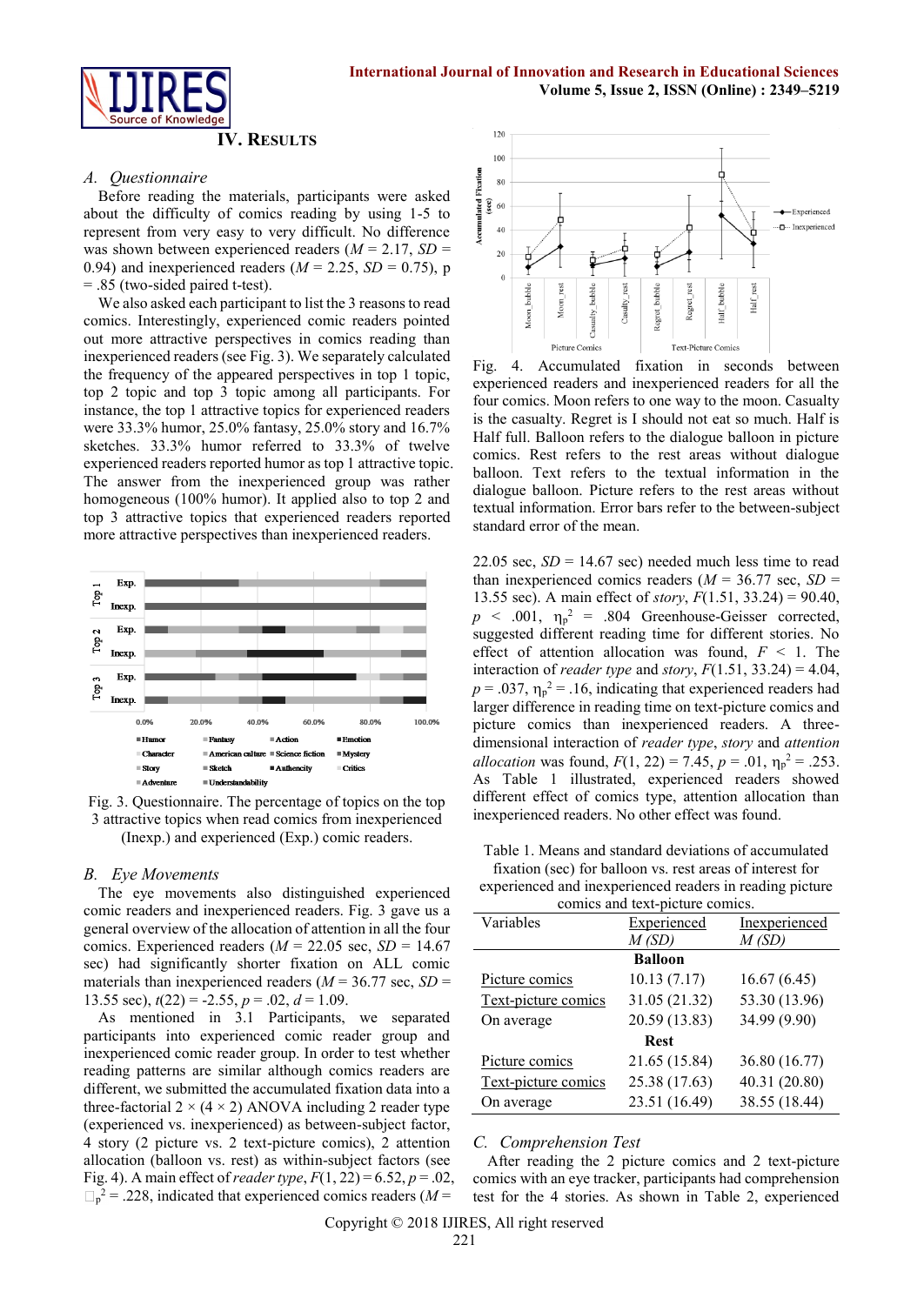

comic readers had as many correct answers in text-picture comics as in picture comics,  $t(11) = 0.43$ ,  $p = .67$ ,  $d = 0.26$ . Inexperienced comic readers had 97.9% (*SD* = 14.4%) correct answers in text-picture comics, which was much better than in picture comics,  $t(11) = 3.02$ ,  $p = .01$ ,  $d = 1.82$ . No difference was shown in average scores for all comics among two reader groups, for experienced readers and inexperienced readers,  $t(22) = .56$ ,  $p = .66$ ,  $d = .23$ .

Participants rated the difficulty of the comic reading by using 1-5 to represent from very easy to very difficult as well. No difference in reading difficulty was shown between experienced readers and inexperienced readers, *p* = .94 (two-sided paired t-test). However, experienced readers and inexperienced readers rated text-picture comics significantly easier than picture comics,  $t(11) = -4.07$ , *p*  $= .002, d = 1.55$  for experienced readers and  $t(11) = -3.74$ ,  $p = .003$ ,  $d = 1.47$  for inexperienced readers respectively (see Table 2).

Table 2. Means and standard deviations for comprehension test and difficulty reports from experienced and inexperienced readers in reading picture

| comics and text-picture comics.              |                    |               |  |
|----------------------------------------------|--------------------|---------------|--|
| Variables                                    | <b>Experienced</b> | Inexperienced |  |
|                                              | M(SD)              | M(SD)         |  |
| <b>Comprehension scores</b>                  |                    |               |  |
| Picture comics                               | 91.7%              | 83.3%         |  |
|                                              | $(27.9\%)$         | (37.7%)       |  |
| Text-picture comics                          | 93.8%              | 97.9%         |  |
|                                              | $(24.4\%)$         | $(14.4\%)$    |  |
| On average                                   | 92.7%              | 90.6%         |  |
|                                              | $(26.1\%)$         | $(29.3\%)$    |  |
| Difficulty scale $(1 = easy, 5 =$ difficult) |                    |               |  |
| Picture comics                               | 3.00(1.11)         | 3.00(1.71)    |  |
| Text-picture comics                          | 1.67(0.49)         | 0.83(0.92)    |  |
| On average                                   | 2.33(1.08)         | 2.351.04      |  |

## **V. DISCUSSION**

Comics are a literature genre presented by pictures and sometimes with words in a visual and sequential way (McCloud, 2006). It was once considered as "Junk" in 1950s as they associate with children and uneducated. However, the status of comics has significantly improved in the last decades. Educators even apply teaching materials in comic formats to motivate learning in academics. There are two types of comics: picture comics and text-picture comics. As little is known about how comics expertise and comics types influence comics reading, we therefore conducted the eye-tracking study. We have mainly two findings.

## *A. Comics Expertise*

Consistent with Prediction a, experienced comic readers had significantly shorter fixations on all comic materials than inexperienced readers. This finding corresponds to Cohn (2013) that experienced comic readers do not explore everything in comics and they are efficient readers. Likely, experienced comic readers can tell necessary from unnecessary information in comics and focus at the start, whereas inexperienced readers are hesitant what to read first, text or picture. The interaction of reader type and story indicate that experienced comic readers are more efficient in reading especially in picture comics than inexperienced comic readers. It can be due to the lack of graphical literacy, which is an ability to extract graphical information into meaningful concepts (Duesbery, Werblow, & Yovanoff, 2011). Due to the frequent comics reading experience from childhood until now, experienced comic readers can better select, make inferences, transfer to and integrate with verbal information in the pictorial channel compared to inexperienced comic readers.

With regard to readers' previous comic experiences, we found that experienced comic readers exhibited equivalent comprehension performance for picture comics and textpicture comics. Inexperienced comic readers however demonstrated better comprehension for text-picture comics than picture comics. This finding again supports our prediction that inexperienced comic readers may have difficulties in processing information in the pictorial channel and in conjoint processing of text and pictures into the mental model. Presumably inexperienced comic readers are unaware of visual conventions that portray distracted by details in the artwork when text is not present.

Although no reading difficulty difference between two groups was shown in the questionnaire and in the comprehension test, experienced comic readers reported more perspectives of comic reading than inexperienced comic readers. As illustrated in Fig. 3, experienced readers reported humor, fantasy, story and sketches as the top 1 attractive reasons. All inexperienced readers only reported humor. Experienced readers know that comics are not restricted to only humorous illustrations. Comics can be vividly displayed by sketches to narrate fantasy, story, and motion on serious issues. Conversely, inexperienced readers have the prejudice that comics are primarily for entertainment. The comic studies on children show that they favour comic strips due to rich elements of adventure and excitement (Witty, 1941; Witty, Smith, & Coomer, 1942), our study shows that adults seem to have completely different tastes. Both groups suggested humor as the most attractive topic in comic reading.

#### *B. Picture Comics versus Text-picture Comics*

In line with Prediction b, picture comics were more difficult than text-picture comics for readers to understand. In the comprehension test, participants had better scores for text-picture comics than picture comics, especially for inexperienced readers. Two groups reported that textpicture comics were significantly easier than picture comics to comprehend. It can be due to the different cognitive functions of texts and pictures (Schnotz & Wagner, 2018). Texts have priority in expressing abstract meanings. They can assist pictorial displays in a symbiotic relationship (Barton, 2016). Owing to the textual guidance, readers can more easily create their mental model from verbal and pictorial channels. As our working memory has limited capacity, information cannot be easily blocked because information is not only processed in the pictorial channel but also in textual channel. Pictures, conversely, can visualize the information directly and metaphorically. They are thus advantageous in directly displaying the object,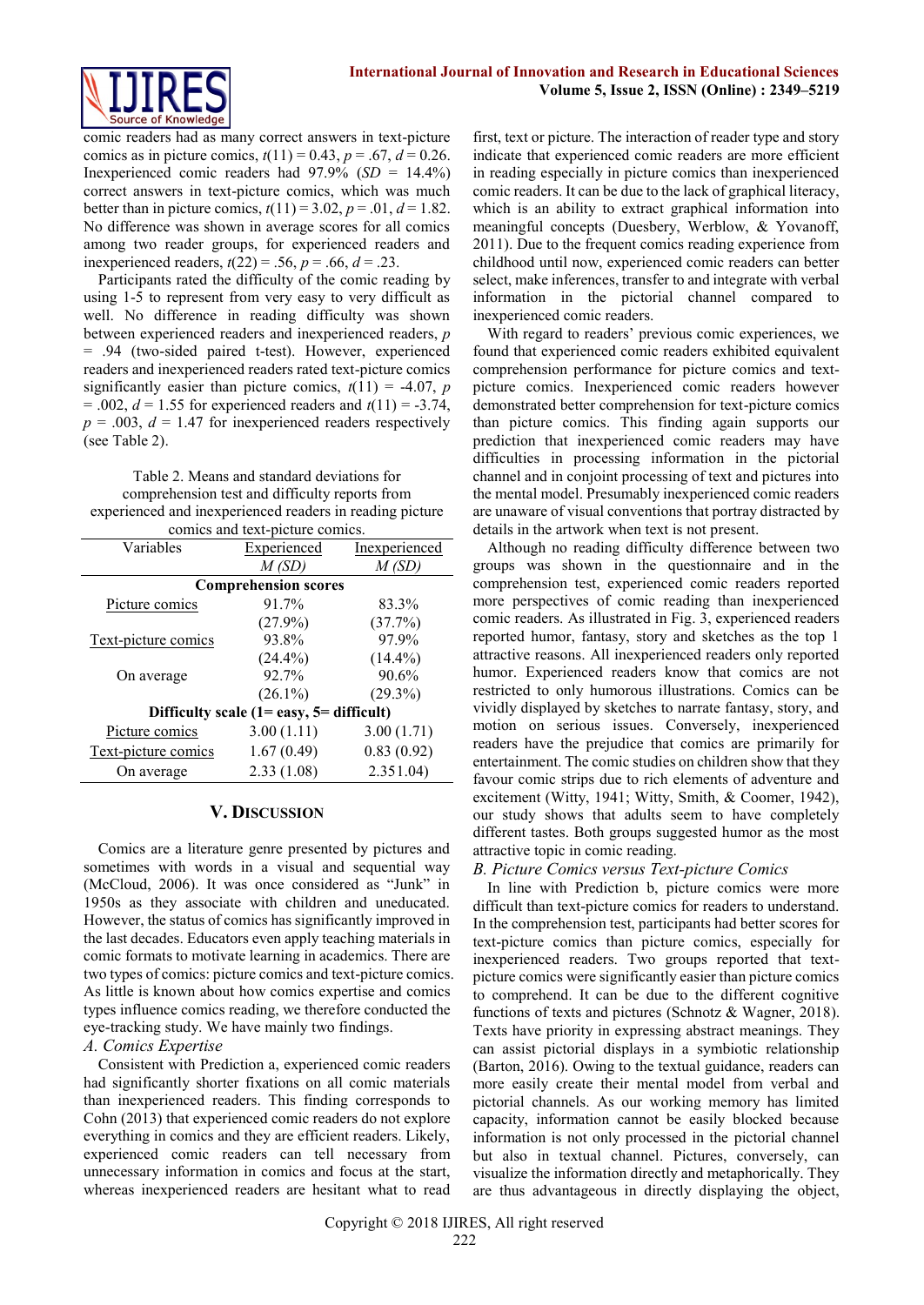

background of the events and characters of figures (Schnotz, 2014).

In line with Levin's (1971) suggestion, experienced readers performed similarly in comprehension test in picture comics and text-picture comics. The inexperienced readers are strongly affected by the picture comics. Studies on children (Cooney & Swanson, 1987; Rusted & Coltheart, 1979) show that experienced readers may have more difficulties than inexperienced readers in assessing the meaning of the words. They thus benefit more with pictorial displays to remedy insufficient information from verbal channel (Mayer, 2001). Yet, our subjects, who study or work at a university, have less difficulty than middle school children in text processing. Our results may indicate that inexperienced readers have difficulties in processing information in the pictorial channel and in integrating verbal and pictorial information into the mental model. Displaying the instruction mainly in images (like IKEA furniture) may cause confusion or difficulty for readers, who have less experience in text-picture reading.

## *C. Limitations of this Study*

Some limitations should be acknowledged when interpreting the results from the study. At first, the results can be biased due to the limited sample size. The combination of multiple data sources, like think-loud protocol, can better explain the cognitive processes of reading (Mason et al., 2014). The chosen comics have different length (e.g. One Way to the Moon has 6 pages and Half Full has 8 pages). It can be disputable to compare speech balloons and rest in picture comics and text-picture comics. Although these outcomes are promising, further research is necessary to be done in focusing on understanding why experienced and inexperienced comics readers differ in their specific comprehension processes and attentional focus (with similar types of comics) and how these individual differences operate in determining comprehension of comics.

# **VI. CONCLUSION**

This study examines how comics expertise and comics type influence comic reading. Results showed that experienced readers had shorter fixations than inexperienced readers in comic reading. Two groups reported that picture comics were more difficult to read than text-picture comics due to the lack of textual guidance. Inexperienced comic readers showed better comprehension scores in text-picture comics than picture comics likely due to low graphical literacy. The study provides us first evidence for understanding experienced and inexperienced adult comics readers in the context of picture vs. textpicture comics. It might be relevant to indicate educational implications in comics reading and suggestions for comics design. Using comics as teaching materials are become more popular (Klavir & Gorodetsky, 2001; Tversky, 2011). Our results suggest that picture-only materials are more difficult to understand than text-picture materials.

# **APPENDIX**

## *1) List of Picture Comics*

W. Eisner. (2007) the Casualty. In D. Kendall (Ed.). *The mammoth book of best war comics*. London: Robinson. pp. 393-398.

U. Keyenburg. (2000). One way to the moon. In Ulf Keyenburg, *Tango de la Mort* (4 pages). Wuppertal: Ed. 52. *2) List of Text-Picture Comics*

K. Callen. (2003). Halb voll. In K. Callen, *Halo and Sprocket.* Brandenburg: Eidalon. pp. 5-12.

Witzel, M. (2007). Wie ich mal nichts mehr zu essen hatte. In M. Witzel, *Action Sorgenkind* (3 pages). Berlin: Reprodukt.

## **ACKNOWLEDGMENT**

We thank Heidrun Ludwig for providing the eye tracking laboratory and colleagues at Upgrade School at University of Koblenz-Landau for participating this study. Thanks for *Sammlerecke Comics und Romane Company* for providing one voucher (25 $\varepsilon$ ) in this study. We thank Robert Gaschler for his suggestions for the data interpretation.

## **REFERENCES**

- [1] E. Arizpe (2013). Meaning-making from wordless (or nearly wordless) picture books: what educational research expects and what readers have to say. *Cambridge Journal of Education*. *43(2)*. pp. 1-30.
- [2] S. Barton (2016). *Visual devices in contemporary prose fiction: Gaps, gestures, images.* Basingstoke: Palgrave Macmillan.
- [3] D. Carrier (2000). *The aesthetics of comics*. University Park: Pennsylvania State University Press.
- [4] N. Cohn (2013). Navigating comics: An empirical and theoretical approach to strategies of reading comic page layouts. *Frontiers in Psychology*, 4.
- [5] N. Cohn (2014a). The architecture of visual narrative comprehension: The interaction of narrative structure and page layout in understanding comics. *Frontiers in Psychology*, *5*.
- [6] N. Cohn (2014b). *The visual language of comics: Introduction to the structure and cognition of sequential images.* London: Bloomsbury Academic.
- [7] S. Dowhower (1997). Wordless Books: Promise and possibilities, a genre comes of age. In K. Camperell, B. L. Hayes, & R. Telfer, *Yearbook of American Reading Forums* (S. 57–79).
- [8] L. Duesbery, J. Werblow, & P. Yovanoff (2011). Graphical literacy moderates the interaction of decorative dimensionality and cognitive demand in computer-based graph comprehension. *Journal of Educational Computing Research*, *45(1)*, 75–93.
- [9] D. Duffy (2016). *Educational hypercomics: Learners, institutions, and comics in E-Learning interface design.* University of Illinois at Urbaba-Champaign, Urbaba, Illinois.
- [10] M. Griepp, J. J. Miller (2016). Comics and graphic novel sales up 5% in 2016, a resource for comics research. [Online]. Available: [http://www.comichron.com/yearlycomicssales/industrywide/201](http://www.comichron.com/yearlycomicssales/industrywide/2016-industrywide.html) [6-industrywide.html](http://www.comichron.com/yearlycomicssales/industrywide/2016-industrywide.html)
- [11] T. Groensteen (2007). *The system of comics*. (B. Beaty & N. Nguyen, translated). Jackson, MS: University Press of Mississippi.
- [12] R. C. Harvey (2001). Comedy at the juncture of word and image: the emergence of the modern magazine gag cartoon reveals the vital blend. In *the Language of Comics: Word and Image,* R. Varnum & C. T. Gibbons, Ed. University Press of Mississippi.
- [13] U. Hochpöchler, W. Schnotz, T. Rasch, M. Ullrich, H. Horz, N. McElvany, & J. Baumert (2013). Dynamics of mental model construction from text and graphics. European *Journal of Psychology of Education,* 28(4), pp. 1105–1126.